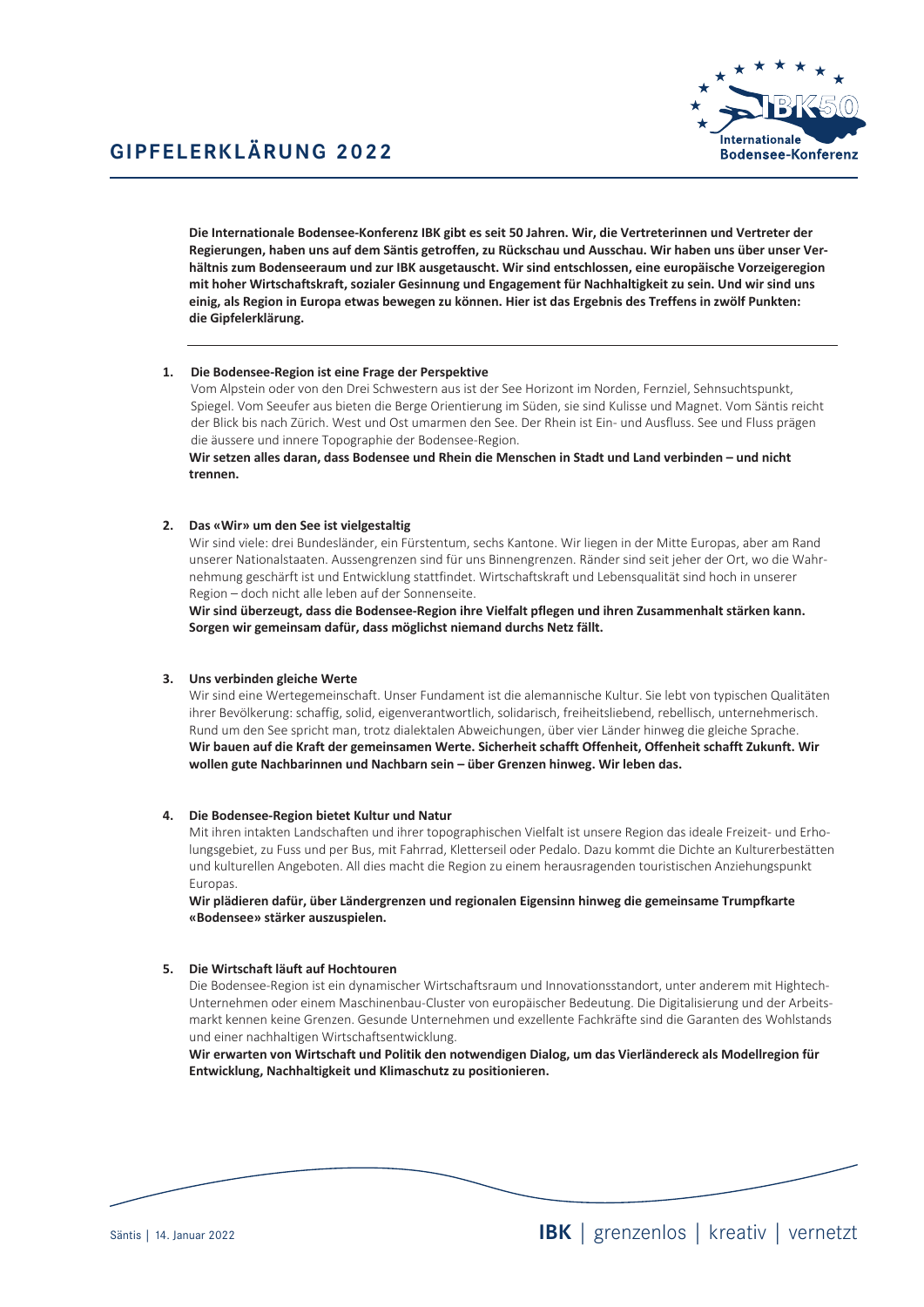

# 6. Das Signal steht auf Grün

Jede Region ist so gut wie ihr Verkehr. Erstmals verbindet eine S-Bahn drei Länder. Noch bremsen aber unterschiedliche Infrastrukturen und Tarifsysteme den Zug Richtung Zukunft. Der öffentliche Verkehr muss die Region unkomplizierter und schneller erschliessen. Die Weichen werden allerdings nicht allein in der Region gestellt. Es bedarf der Unterstützung durch die Metropolen - dort muss unsere Region ihre Anliegen klarmachen. Wir setzen auf eine klimaneutrale Verkehrszukunft um den See und auf ihm. Ökologische und vernetzte Mobilität ist das Gebot der Stunde. Die Transformation soll möglichst schnell gelingen.

# 7. Das grösste Potential sind kluge Köpfe

Die Bodensee-Region ist ein lebendiger Wissenschaftsraum. Exemplarisch dafür sind die Internationale Bodensee Hochschule IBH sowie Hochschulen und Universitäten von Weltruhm in Zürich, St.Gallen oder Konstanz. In grenzüberschreitenden Projekten und Labs wird gelernt und geforscht. Lassen wir uns in der Forschung gegenseitig in die Karten schauen - regionale Vernetzung bringt mehr als gegenseitige Konkurrenz. Junge Menschen halten erst recht nichts von Grenzen.

Wir fördern mit aller Vehemenz die Bildungszusammenarbeit. Im Wettstreit der Ideen und Technologien ist der Massstab global. Wir wollen die besten Fachkräfte ausbilden.

## 8. Nach der Krise ist vor der Krise

Das Leben macht nicht Halt an den Grenzen, so wenig wie Viren. Covid-19 hat gezeigt, wie intensiv die Menschen über die Landesgrenzen vernetzt sind, privat und beruflich. Krisen wie die Pandemie werden wieder auftreten. Umso entscheidender ist, dass Kommunikation und Kooperation länderübergreifend funktionieren. Beziehungen und Vertrauen, Partnerschaft und Solidarität machen krisenresistent.

Wir lernen aus der Erfahrung der Pandemie: Die Schlagbäume dürfen nicht noch einmal heruntergehen. Und wir wissen: Nur ein starkes Netz hält Zerreissproben stand.

## 9. Selbstbewusstsein ist angezeigt

Wer gehört werden will, muss mit einer Stimme sprechen. Die Bodensee-Region braucht koordinierte Anstrengungen und institutionalisierte Zugänge, um ihre Anliegen auf nationalstaatlicher Ebene und bei den Zentralregierungen zur Geltung zu bringen - in Berlin, Wien, in Bern und Vaduz. Und in Brüssel. Die Bodensee-Region hat die Kraft, Europa zu bewegen.

Wir setzen uns einzeln und gemeinsam für einen direkten Draht in die Metropolen und Hauptstädte ein. Die IBK als politisches Dach ist dafür ein wichtiges Bindeglied. Wenn Europa gelingen soll, dann hier.

### 10. Die IBK heute: gelebter Föderalismus

50 Jahre Praxis in grenzüberschreitendem Föderalismus: Das ist keine Selbstverständlichkeit, mit Partnern vom Bundesland bis zum Kleinkanton. Das Rezept heisst: Kleine wie Grosse bringen ihre Qualitäten gleichberechtigt ein, ebenso ihre unterschiedlichen Ansprüche. Föderalismus braucht Zeit, aber er verhindert Egoismus und stärkt die Entscheide

Wir sind überzeugt, dass demokratisches Aushandeln das A und O der Zusammenarbeit in der Region ist. Es braucht aber auch den Schwung der Tat.

## 11. Die IBK morgen: starke Identität

Fünf Jahrzehnte Gemeinsamkeit: Das macht die IBK zur Expertin für Begegnungen, Partnerschaften und Austauschprojekte. Zum Jubiläum fokussiert die IBK ihre Strategie und will jene Themen vorantreiben, die essentiell für alle Mitglieder und die zukünftigen Generationen sind. Unter dem Dach der IBK wird handfest an der Zukunft gearbeitet. Visionen sollen Platz haben.

Wir, drei Bundesländer, ein Fürstentum und sechs Kantone, setzen uns zur Aufgabe, die Bodensee-Identität nach innen zu kräftigen und nach aussen stärker vernehmbar zu machen. Der Bodensee ist eine Willensregion.